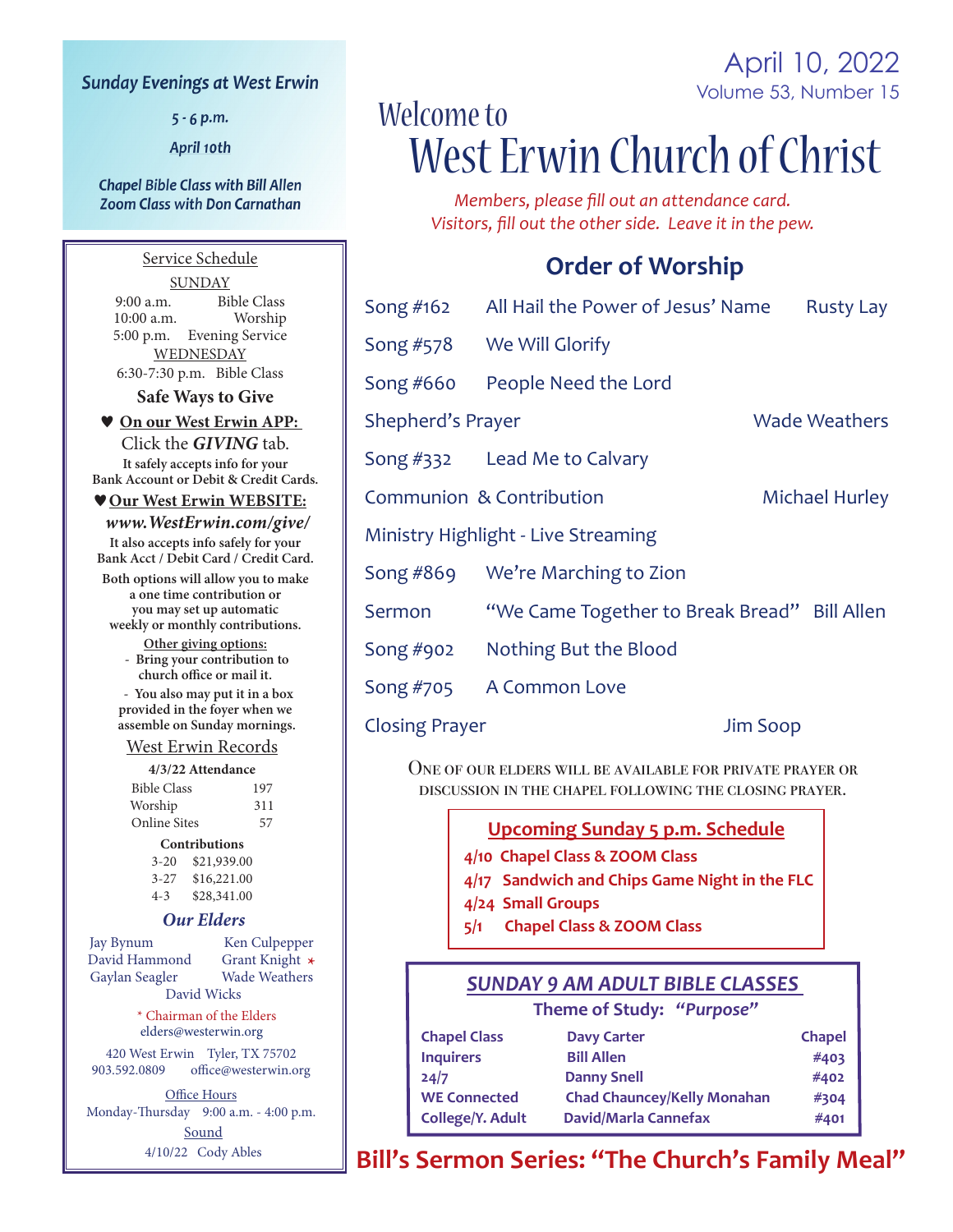# **"We Came Together to Break Bread"**

Throughout the last \_\_\_\_\_\_\_\_ years, people of faith in Christ have gathered together to partake of the Lord's Supper.

Acts 20:7-12; 2:42-47; 1 Cor. 11:17-34; 16:1-4

study the history of the church?

1 Cor. 10:1-13; Rom. 15:4 1 Cor. 11:20; 10:16; 11:24 (Matt. 26:27; Mark 14:23; Luke 22:17, 19)

A. The \_\_\_\_\_\_\_\_\_\_ Church---- AD 100 to 500 From Persecuted to Accepted to Power

B. The \_\_\_\_\_\_\_\_\_\_ \_\_\_\_\_\_\_ —AD 500 to 1500

From Table to Altar

 $\overline{\phantom{a}}$  , where  $\overline{\phantom{a}}$ 

C. The \_\_\_\_\_\_\_\_\_\_\_\_\_\_ to \_\_\_\_\_\_\_\_ —AD 1500 to 2022

From Reformation to Restoration to 21st Century

This survey of the rich historical background of the Lord's Supper leads to a few



# DIGGING DEEP N SCRIPTURE

Ladies' Wednesday Night Class Rm #403 6:30 p.m. April 13th: "Contentment"

| <b>Wednesday Night Adult Classes</b> |
|--------------------------------------|
| $6:30$ p.m.                          |

# *SAVE THE DATE!*

*The Camp Deer Run dedication of Corbin's Cabin Sunday, April 24th at 3:00 p.m.* 

| <b>WE Connect</b>   | Room $#304$ |
|---------------------|-------------|
| Ladies' Class       | Room $#403$ |
| <b>Chapel Class</b> | Chapel      |

## *----------------------- Texas Normal Singing School ACU July 17-22 SingingSchool.org (806) 777-8417*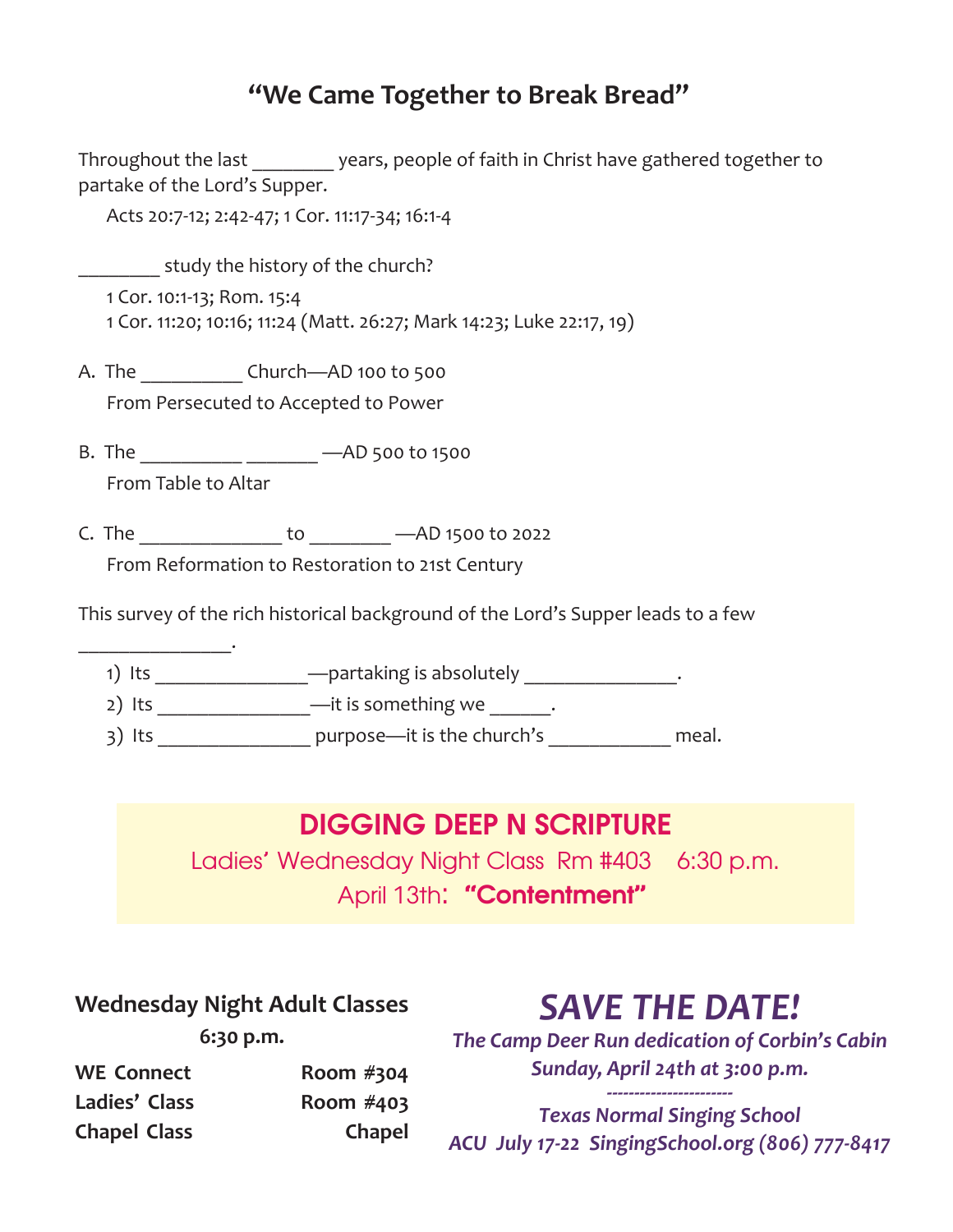



**Today, April 10th, YOUNG AT HEART will meet after morning worship in the FLC for a Potluck Luncheon! Encourage members of our group to come and invite other 55+ WE members to join us for lunch. They may want to become a part of our YAH family!**